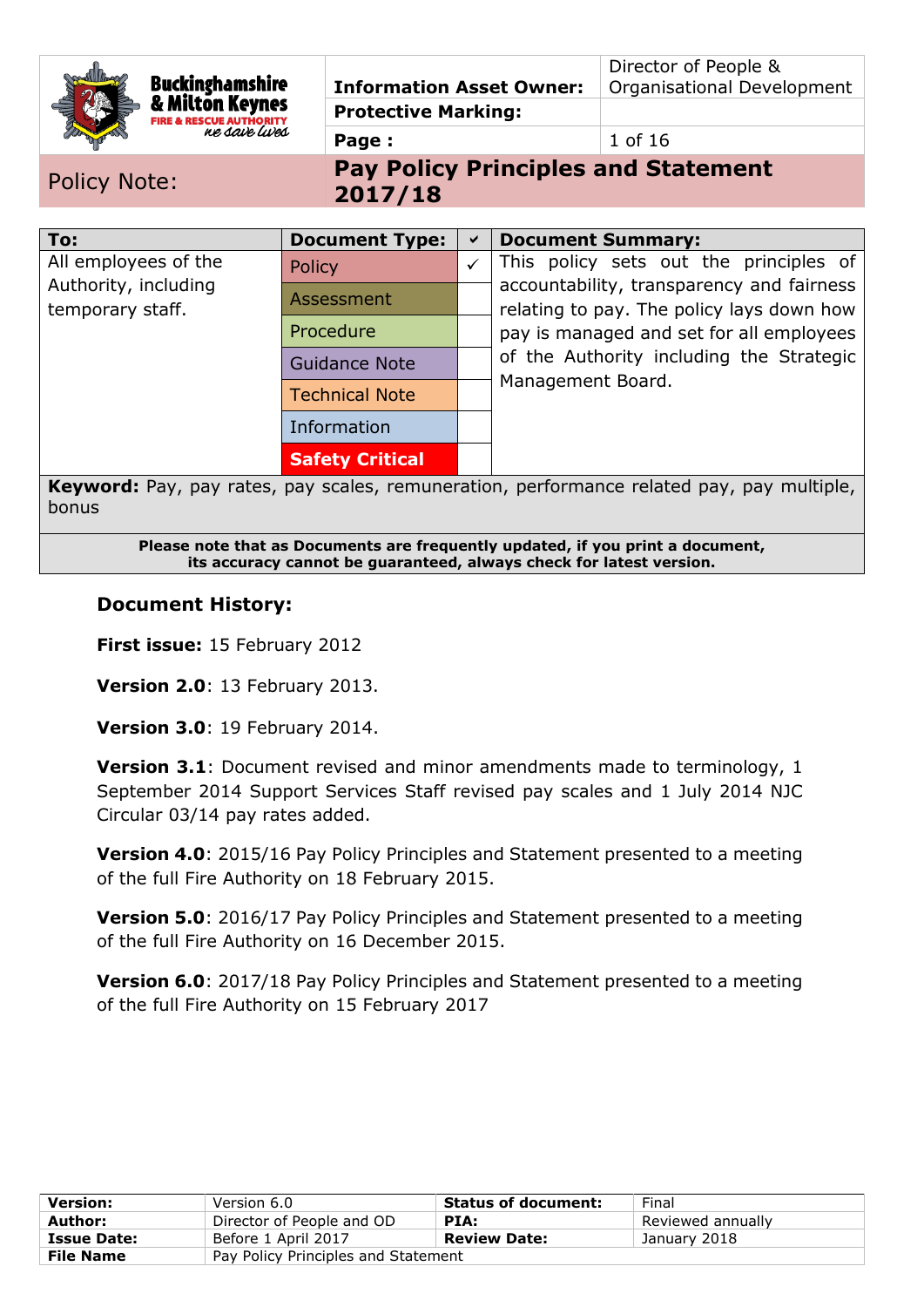| <b>Buckinghamshire</b><br>& Milton Keynes<br><b>FIRE &amp; RESCUE AUTHORITY</b><br>ne save lives | <b>Information Asset Owner:</b> | Director of People &<br><b>Organisational Development</b> |
|--------------------------------------------------------------------------------------------------|---------------------------------|-----------------------------------------------------------|
|                                                                                                  | <b>Protective Marking:</b>      |                                                           |
|                                                                                                  | Page:                           | 2 of 16                                                   |
|                                                                                                  |                                 |                                                           |

# Policy Note: **Pay Policy Principles and Statement 2017/18**

# **Contents**

| <b>Subject</b>                                                    | Page |
|-------------------------------------------------------------------|------|
| Principles                                                        | 3    |
| Accountability                                                    | 3    |
| Transparency                                                      | 3    |
| Fairness                                                          | 4    |
| Part 1 Pay Policy (All staff excluding SMB)                       | 4    |
| Levels and elements of remuneration                               | 4    |
| Remuneration on recruitment                                       | 5    |
| Increases and additions to remuneration                           | 5    |
| Use of performance related pay                                    | 5    |
| Use of bonuses                                                    | 5    |
| Approach on ceasing to hold office or be employed                 | 6    |
| Publication of and access to information relating to remuneration | 6    |
| Pay multiple                                                      | 6    |
| Part 2 Pay Policy - Strategic Management Board (SMB)              | 7    |
| Levels and elements of remuneration                               | 8    |
| Remuneration on recruitment                                       | 8    |
| Increases and additions to remuneration                           | 8    |
| Use of performance related pay                                    | 8    |
| Use of bonuses                                                    | 8    |
| Approach on ceasing to hold office or be employed                 | 8    |
| Publication of and access to information relating to remuneration | 8    |

| <b>Version:</b>    | Version 6.0                         | <b>Status of document:</b> | Final             |
|--------------------|-------------------------------------|----------------------------|-------------------|
| Author:            | Director of People and OD           | PIA:                       | Reviewed annually |
| <b>Issue Date:</b> | Before 1 April 2017                 | <b>Review Date:</b>        | January 2018      |
| <b>File Name</b>   | Pay Policy Principles and Statement |                            |                   |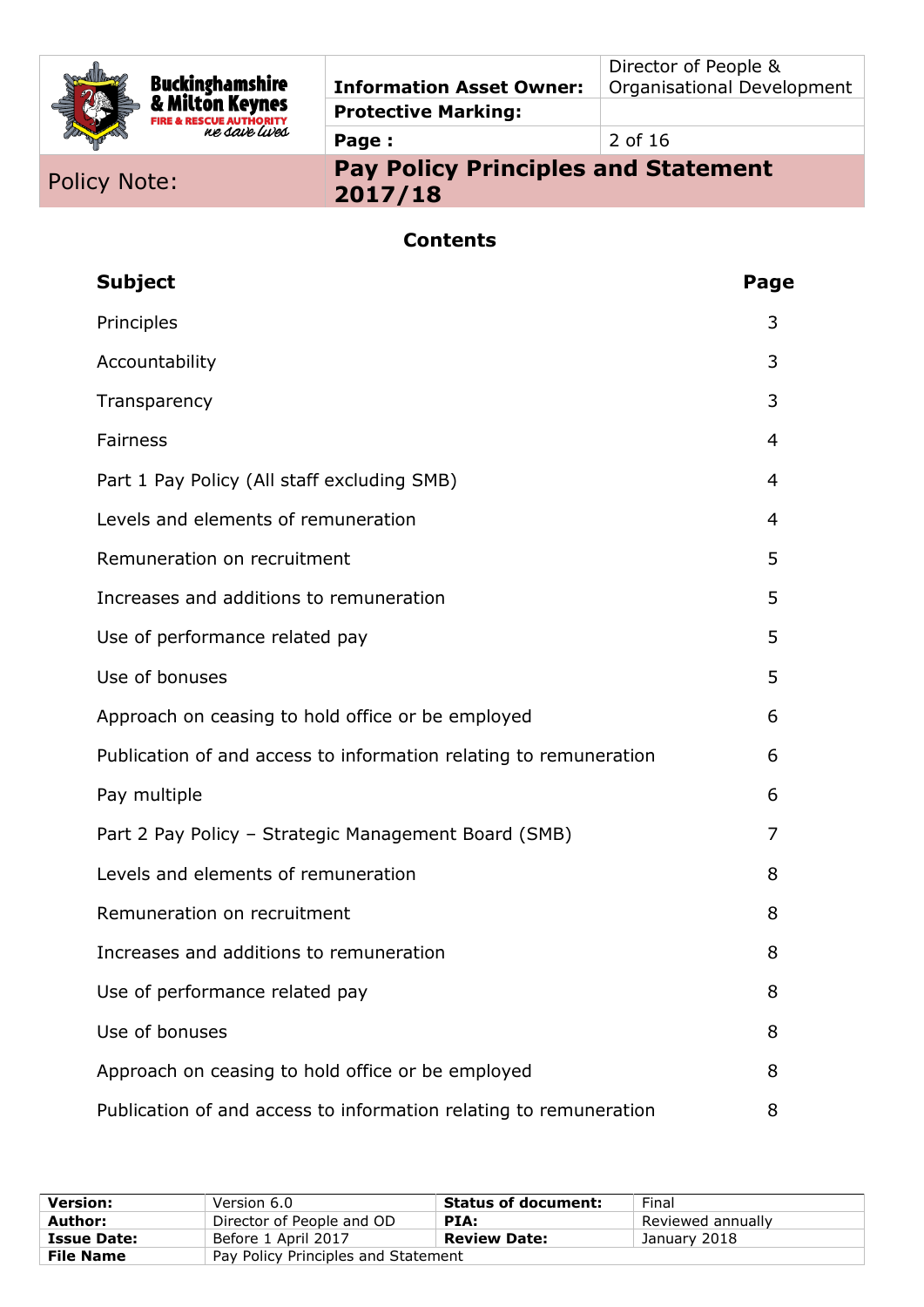| <b>Policy Note:</b>                                 | Page:<br><b>Pay Policy Principles and Statement</b><br>2017/10 | 3 of 16                                            |
|-----------------------------------------------------|----------------------------------------------------------------|----------------------------------------------------|
| <b>FIRE &amp; RESCUE AUTHORITY</b><br>ne save lives | <b>Protective Marking:</b>                                     |                                                    |
| <b>Buckinghamshire</b><br>& Milton Keynes           | <b>Information Asset Owner:</b>                                | Director of People &<br>Organisational Development |

**2017/18**

#### **BMKFA Pay Policy Principles and Statement**

This document applies to all employees of Buckinghamshire & Milton Keynes Fire Authority (The Authority).

#### **Principles**

#### **1. Accountability**

Decisions on pay policies will be taken by elected members - those who are directly accountable to local communities. We will ensure that all democratically accountable members have a significant input into how decisions on pay are made and that we are open about the policies that determine those decisions.

Our annual Pay Policy Statements and any amendments to them will be considered by a meeting of the Fire Authority and will not be delegated to any sub-committee. In scheduling such meetings, we will act in accordance with our responsibilities under part 5A of the Local Government Act 1972. However, we note that the Secretary of State does not consider that any of the grounds for exclusion of the public would be met for discussions of Pay Policy Statements. Such meetings should therefore be open to the public and should not exclude observers. All decisions on pay and reward for chief officers must comply with the current Pay Policy Statement.

The Fire Authority will be offered the opportunity to vote before salary packages  $(E100,000$  plus) are offered in respect of a new appointment. For this purpose, salary packages should include salary, any bonuses, fees or allowances routinely payable to the appointee and any benefits in kind to which the officer is entitled as a result of their employment.

#### **2. Transparency**

Our Pay Policy Statement along with our approach to the publication of and access to information relating to remuneration will be published on our website.

Although we are not required to use our Pay Policy Statement to publish specific numerical data on pay and reward, we will consider how the information within the Pay Policy Statement fits with that data on pay and reward that we publish separately.

| <b>Version:</b>    | Version 6.0                         | <b>Status of document:</b> | Final             |
|--------------------|-------------------------------------|----------------------------|-------------------|
| Author:            | Director of People and OD           | PIA:                       | Reviewed annually |
| <b>Issue Date:</b> | Before 1 April 2017                 | <b>Review Date:</b>        | January 2018      |
| <b>File Name</b>   | Pay Policy Principles and Statement |                            |                   |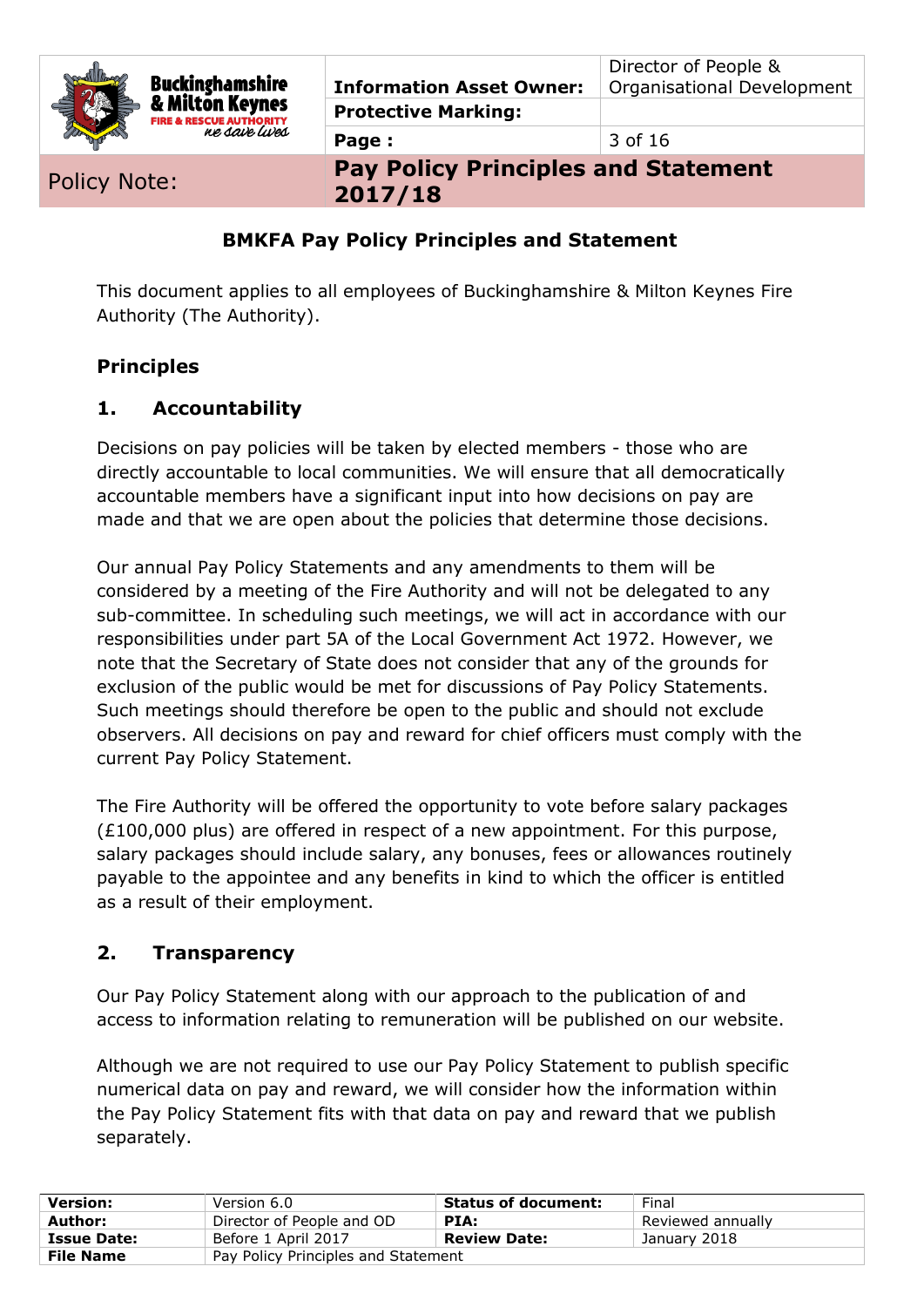| <b>Buckinghamshire</b><br>& Milton Keynes<br><b>FIRE &amp; RESCUE AUTHORITY</b> | <b>Information Asset Owner:</b><br><b>Protective Marking:</b> | Director of People &<br>Organisational Development |
|---------------------------------------------------------------------------------|---------------------------------------------------------------|----------------------------------------------------|
| ne save lives                                                                   | Page:                                                         | 4 of 16                                            |
|                                                                                 | <b>Day Policy Principles and Statement</b>                    |                                                    |

Policy Note: **Principles and State**ment and Statement

**2017/18**

This includes that data required to be published under the Code of Recommended Practice for Local Authorities on Data Transparency and by the Accounts and Audit (England) Regulations 2011.

### **3. Fairness**

We will ensure that decisions about senior pay are taken in the context of similar decisions on lower paid staff salaries and that the relationship between those decisions is considered. We will consider our proposals for the pay relationship between the remuneration of chief officers and employees who are not chief officers.

We will publish our pay multiple – the ratio between the highest paid employee and the mean average earnings and the lowest paid across the Fire and Rescue Service.

We will set out our approach to the award of other elements of remuneration including bonuses, performance related pay as well as severance payments.

## **Part 1 Pay Policy (all staff excluding SMB)**

- 1. All pay decisions will be fair, based on policy and reflecting the requirements of legislation.
- 2. Our systems will be transparent and well known amongst staff groups and we will discuss planned changes to our systems with the appropriate representative bodies.
- 3. We will, where possible, avoid complex pay systems and in determining pay will make reference to market rates in order to secure best value for the taxpayer.

### **Level and elements of remuneration**

4. The majority of staff are employed under contracts with either; the terms and conditions of the NJC for Local Authority Fire and Rescue Services Scheme of Conditions of Service, 2004 "the Grey Book" incorporated; or with the provisions of the local terms and conditions of Buckinghamshire and Milton Keynes Fire Authority Scheme of Conditions of Service for Support Services staff.

| <b>Version:</b>    | Version 6.0                         | <b>Status of document:</b> | Final             |
|--------------------|-------------------------------------|----------------------------|-------------------|
| Author:            | Director of People and OD           | PIA:                       | Reviewed annually |
| <b>Issue Date:</b> | Before 1 April 2017                 | <b>Review Date:</b>        | January 2018      |
| <b>File Name</b>   | Pay Policy Principles and Statement |                            |                   |
|                    |                                     |                            |                   |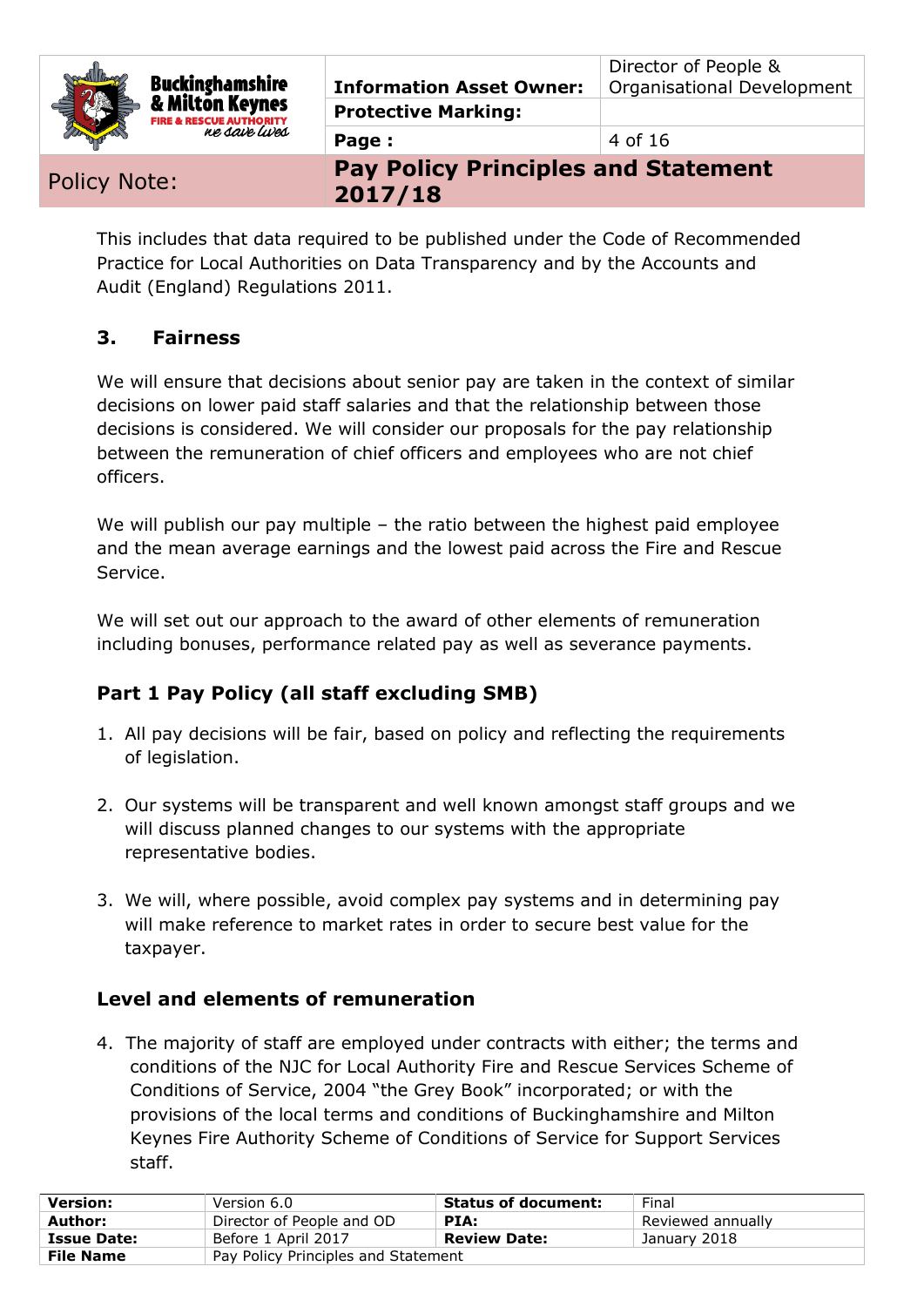| Buckinghamshire<br>& Milton Keynes<br><b>FIRE &amp; RESCUE AUTHORITY</b> | <b>Information Asset Owner:</b>                       | Director of People &<br>Organisational Development |
|--------------------------------------------------------------------------|-------------------------------------------------------|----------------------------------------------------|
|                                                                          | <b>Protective Marking:</b>                            |                                                    |
| ne save lives                                                            | Page:                                                 | 5 of 16                                            |
| <b>Policy Note:</b>                                                      | <b>Pay Policy Principles and Statement</b><br>2017/10 |                                                    |

**2017/18**

- 5. For Grey Book staff rates of pay are set out in circulars issued by the NJC and entitlements are governed by Part B of the Grey Book. However the Authority recognises that new employees may be employed on terms and conditions outside of the Grey Book. This includes the operation of the 'Bank System'. The Authority also recognises that employees in existing firefighter roles may want to agree rates of pay outside of the Grey Book for the protection of services and provision of enhanced resilience, including agreement to not participate in industrial action.
- 6. For other staff the pay structure takes the form of pay scales with spinal column points. Progression is based on evidenced performance and would normally occur on 1st April if the required criteria are met; at least six months in post, subject to performance and the maximum grade for the post not being exceeded. Incremental progression may be withheld if performance is not to the required standard.
- 7. Pay scales are inserted in the annexes:

**Annex A**: Grey Book Pay rates from 1 July 2016 **Annex B**: Support Services staff Pay scales from 1 July 2016

- 8. Some members of staff participate in lease car and private healthcare insurance arrangements.
- 9. The Authority reimburses mileage, travel expenses, subsistence and other expenses (e.g. overnight stays, meals and professional fees) when appropriate and in accordance with the Authority's procedures relating to expenses.

### **Remuneration on Recruitment**

10. Remuneration will be based on the evaluated rate for the job, either nationally or locally.

### **Increases and additions to remuneration**

11. Additional Responsibility Allowance (ARA) payments are used to reward increased responsibilities and duties beyond the normal remit of the role for specific periods, for existing staff to cover managed vacancies for short to medium term periods, enabling successful change management with minimal risk.

| <b>Version:</b>    | Version 6.0                         | <b>Status of document:</b> | Final             |
|--------------------|-------------------------------------|----------------------------|-------------------|
| Author:            | Director of People and OD           | PIA:                       | Reviewed annually |
| <b>Issue Date:</b> | Before 1 April 2017                 | <b>Review Date:</b>        | January 2018      |
| <b>File Name</b>   | Pay Policy Principles and Statement |                            |                   |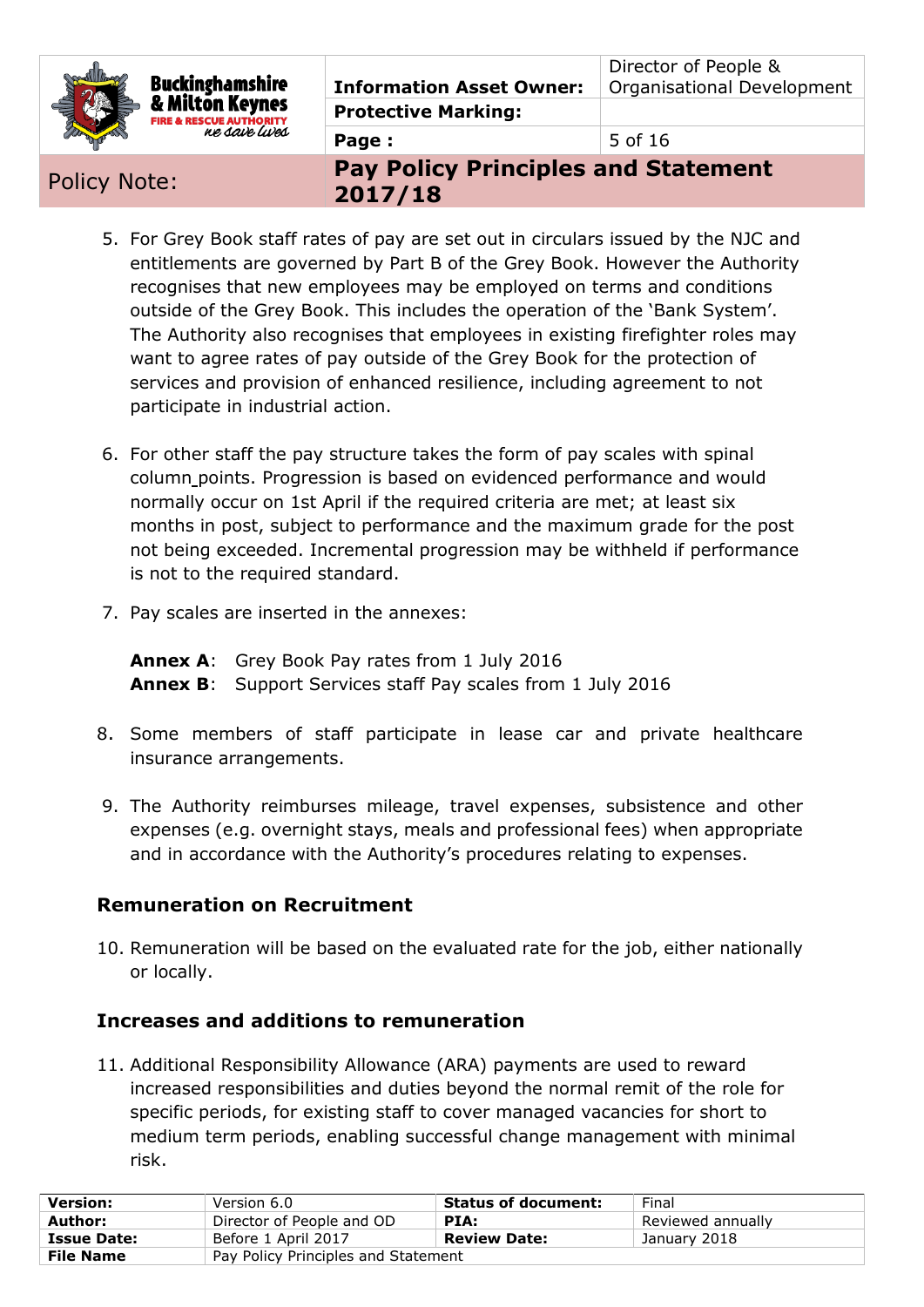| <b>Policy Note:</b>                                   | <b>Pay Policy Principles and Statement</b><br>2017/10 |                                                           |
|-------------------------------------------------------|-------------------------------------------------------|-----------------------------------------------------------|
| ne save lives                                         | Page:                                                 | 6 of 16                                                   |
| & Milton Keynes<br><b>FIRE &amp; RESCUE AUTHORITY</b> | <b>Protective Marking:</b>                            |                                                           |
| <b>Buckinghamshire</b>                                | <b>Information Asset Owner:</b>                       | Director of People &<br><b>Organisational Development</b> |

12. Any such payments require the signature of two Directors in accordance with the current procedures.

**2017/18**

### **Use of Performance related pay**

13. Performance related pay is not in operation although certain posts attract performance increments based on skill development.

#### **Use of bonuses**

14. One off bonus payments will be considered linked to evidenced and scrutinised delivery of performance management objectives and is outlined in Annex C.

#### **Approach on ceasing to hold office or be employed by the Authority**

15. The Authority's current policies in respect of discretionary payments are in line with recommendations to be found in the minutes of the Fire Authority on 24 June 2014 titled Local Government Pension Scheme 2014 – Employer Discretions, the minutes of the Executive Committee held on 17 July 2013, and a report to the Executive Committee on 13 May 2015 - Scheme Manager Discretions for the Firefighters' Pension Scheme 2015.

#### **Publication of and access to information relating to remuneration**

16. We will publish information in accordance with the Local Government Transparency Code 2014.

#### **Pay Multiple**

17. The pay multiple is the ratio between the highest paid salary and the median average salary of the Authority's workforce. The average salary level is defined as the total of all regular payments made to an individual.

For the financial year 2017/18, the definition of lowest paid staff are those staff we employ who are paid at rates that are maintained in line with the National Living Wage and the lowest rate will be that applicable for workers aged 25 and over.

| <b>Version:</b>    | Version 6.0                         | <b>Status of document:</b> | Final             |
|--------------------|-------------------------------------|----------------------------|-------------------|
| Author:            | Director of People and OD           | PIA:                       | Reviewed annually |
| <b>Issue Date:</b> | Before 1 April 2017                 | <b>Review Date:</b>        | January 2018      |
| <b>File Name</b>   | Pay Policy Principles and Statement |                            |                   |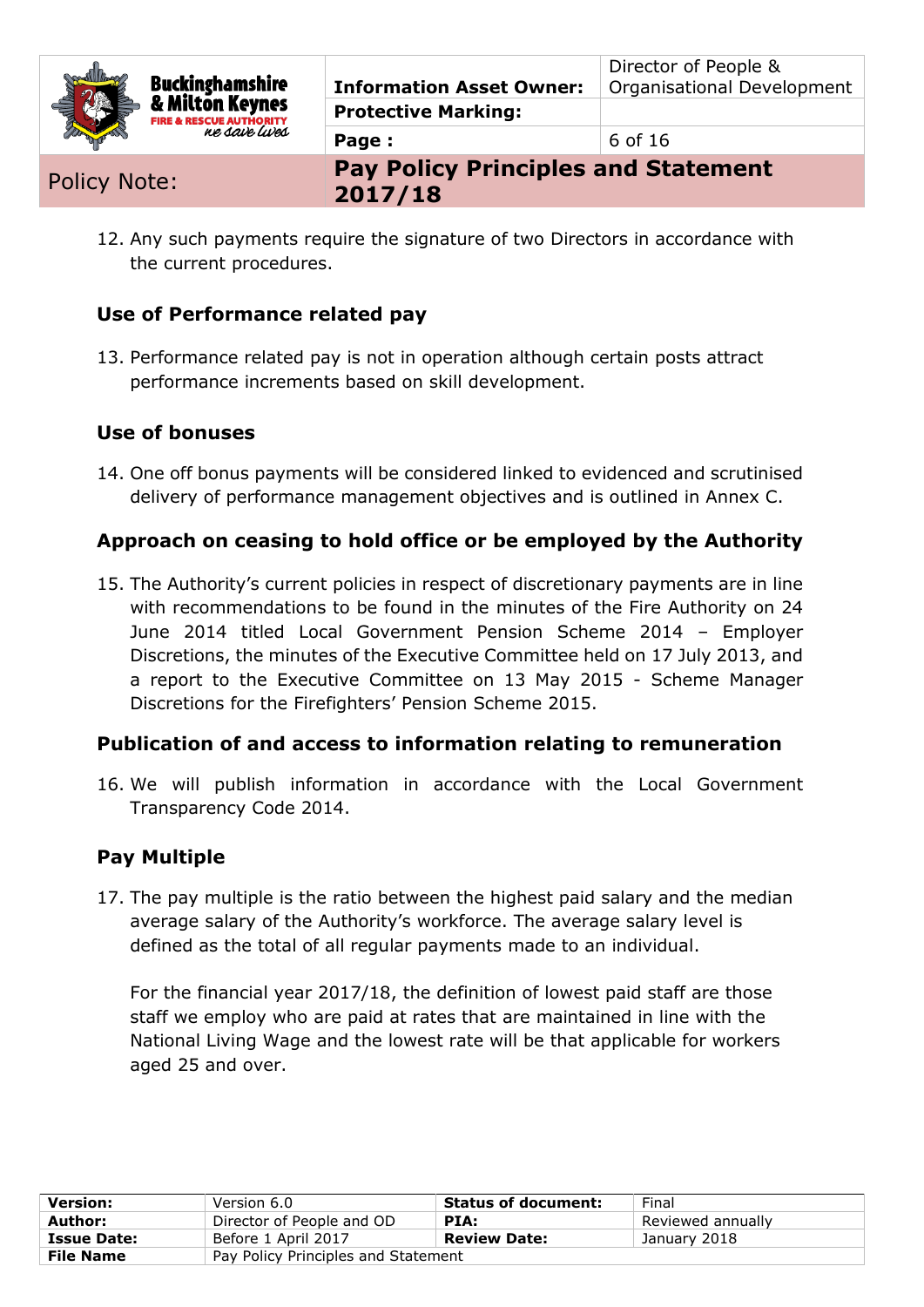|  | Buckinghamshire<br>& Milton Keynes<br><b>FIRE &amp; RESCUE AUTHORITY</b> | <b>Information Asset Owner:</b> | Director of People &<br>Organisational Development |
|--|--------------------------------------------------------------------------|---------------------------------|----------------------------------------------------|
|  |                                                                          | <b>Protective Marking:</b>      |                                                    |
|  | ne save lives                                                            | Page:                           | 7 of 16                                            |
|  |                                                                          |                                 |                                                    |

Policy Note:<br> **Pay Policy Principles and Statement 2017/18**

#### **The current BMKFA pay multiples are:**

The Authority's pay multiple; the ratio between the highest paid employee and the median average salary figure for all employees in the Authority is:

Highest pay: lowest pay: 10.17:1 Highest pay: median pay: 4.77:1

| Year    | Highest pay: Lowest pay | Highest pay: Median pay |
|---------|-------------------------|-------------------------|
| 2017/18 | 10.17:1                 | 4.77:1                  |
| 2016/17 | 10.71:1                 | 4.72:1                  |
| 2015/16 | 11.04:1                 | 4.77:1                  |
| 2014/15 | 11.5:1                  | 4.87:1                  |
| 2013/14 | 11.72:1                 | 4.9:1                   |
| 2012/13 | 12.7:1                  | 5.0:1                   |

18. It is our intention that salary multiples do not reach the 1:20 ratio referred to in the Hutton Report.

| <b>Version:</b>    | Version 6.0                         | <b>Status of document:</b> | Final             |
|--------------------|-------------------------------------|----------------------------|-------------------|
| Author:            | Director of People and OD           | PIA:                       | Reviewed annually |
| <b>Issue Date:</b> | Before 1 April 2017                 | <b>Review Date:</b>        | January 2018      |
| <b>File Name</b>   | Pay Policy Principles and Statement |                            |                   |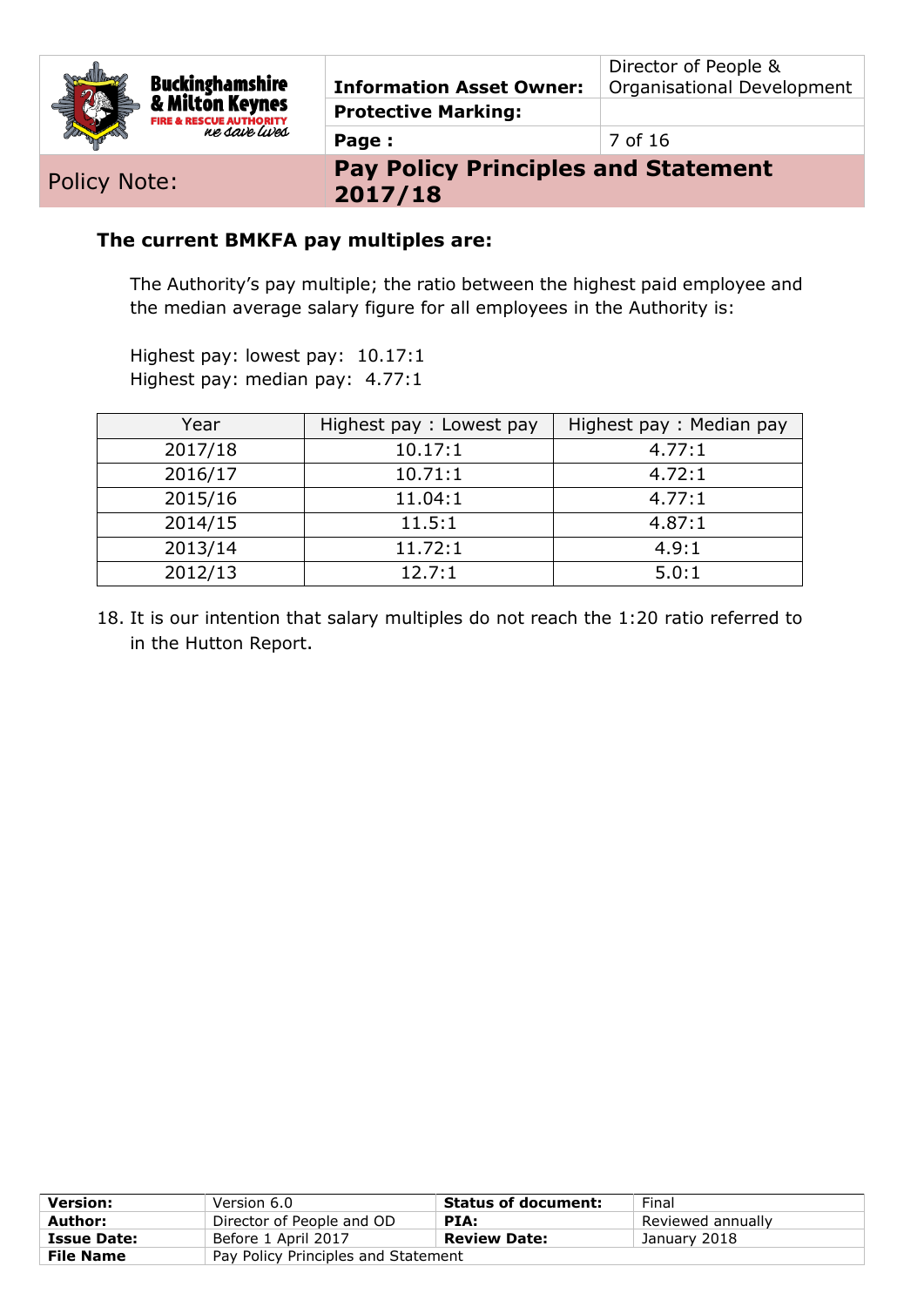| <b>Buckinghamshire</b><br>& Milton Keynes<br><b>FIRE &amp; RESCUE AUTHORITY</b> | <b>Information Asset Owner:</b><br><b>Protective Marking:</b> | Director of People &<br>Organisational Development |
|---------------------------------------------------------------------------------|---------------------------------------------------------------|----------------------------------------------------|
| ne save lives                                                                   | Page:                                                         | 8 of 16                                            |
|                                                                                 | <b>Pay Policy Principles and Statement</b>                    |                                                    |

Policy Note: **Pay Policy Principles and Statement 2017/18**

### **Part 2 Pay Policy – Strategic Management Board (SMB)**

SMB members pay arrangements are locally determined. Pay progression is performance based, with scope to increase the salary after completion of the annual external SMB remuneration and performance review process. The provisions of the National Joint Council for Brigade Managers of Fire and Rescue Services (referred to as the Gold Book) also apply for remuneration purposes for annual pay awards.

#### **Level and elements of remuneration**

- 19 Senior management remuneration comprises salary, car provision or car allowance.
- 20. Gold Book Pay is based on a twin track approach of an annual nationally agreed pay deal and a local pay agreement. SMB Pay Policy includes proposals to consider the implementation of Earn Back Arrangements and addresses the requirements of the Localism Act in relation to the SMB.

#### **Remuneration on Recruitment**

21. Remuneration will be based on the evaluated rate for the job.

#### **Increases and additions to remuneration**

22. Increases and additions for senior management posts will require approval of the appropriate committee of the Authority.

#### **Use of Performance related pay**

23. Performance related pay will be used in the context of the relevant policy, based on "Earn back" principles and will need approval by the appropriate committee.

#### **Use of Bonuses**

24. One off bonus payments may be considered linked to evidenced and scrutinised delivery of performance management objectives.

| <b>Version:</b>    | Version 6.0                         | <b>Status of document:</b> | Final             |
|--------------------|-------------------------------------|----------------------------|-------------------|
| Author:            | Director of People and OD           | PIA:                       | Reviewed annually |
| <b>Issue Date:</b> | Before 1 April 2017                 | <b>Review Date:</b>        | January 2018      |
| <b>File Name</b>   | Pay Policy Principles and Statement |                            |                   |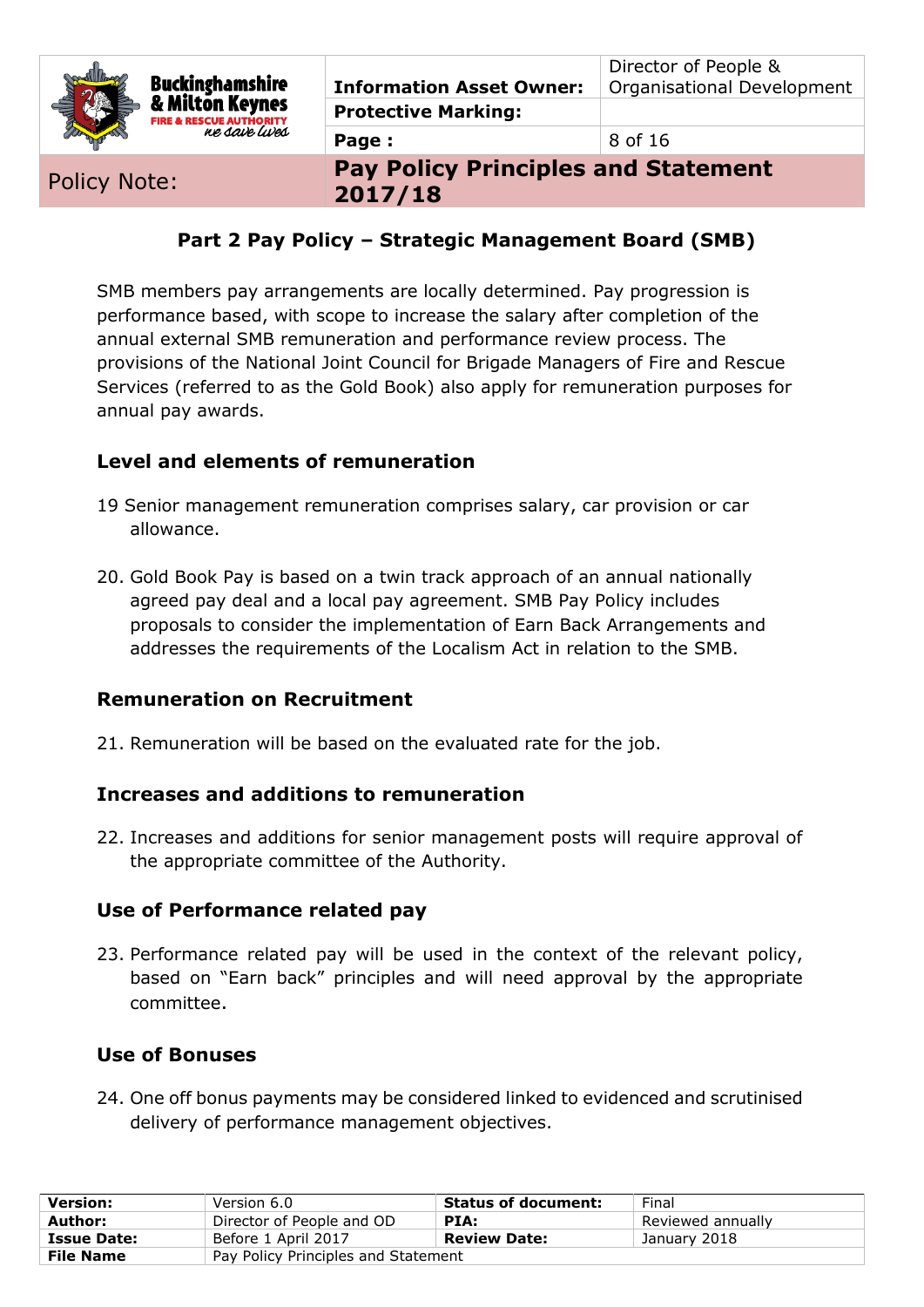

**Page :** 9 of 16

Policy Note: **Pay Policy Principles and Statement 2017/18**

#### **Approach on ceasing to hold office or be employed by the Authority**

25. **Summary dismissal**: Dismissal without notice payments

**Dismissal with notice**: Salary payment in line with contract

**Redundancy**: In accordance with Authority procedures

**Resignation or leave date**: Normal salary payment until end of notice period

**Redeployment**: In accordance with prevailing Authority procedures

- 26. This Authority does not make payments to senior staff members who leave other than to those who are leaving for the purposes of improved efficiency.
- 27. Re-employment/re-engagement will not normally occur following retirement, however there may be exceptional circumstances where specialist knowledge and expertise are required for a defined period of time in the event of which re -employment/re-engagement may be considered. In this circumstance rules on abatement, protected pension age and public sector exit caps and claw backs will be considered.
- 28. The Fire Authority will be given the opportunity to vote as to the terms of appointment or dismissal of the Chief Fire Officer and Chief Executive and deputy to the Chief Fire Officer and Chief Executive, or equivalent.

#### **Publication of and access to information relating to remuneration**

29. We will publish information in accordance with the Local Government Transparency Code 2014.

| <b>Version:</b>    | Version 6.0                         | <b>Status of document:</b> | Final             |
|--------------------|-------------------------------------|----------------------------|-------------------|
| Author:            | Director of People and OD           | PIA:                       | Reviewed annually |
| <b>Issue Date:</b> | Before 1 April 2017                 | <b>Review Date:</b>        | January 2018      |
| <b>File Name</b>   | Pay Policy Principles and Statement |                            |                   |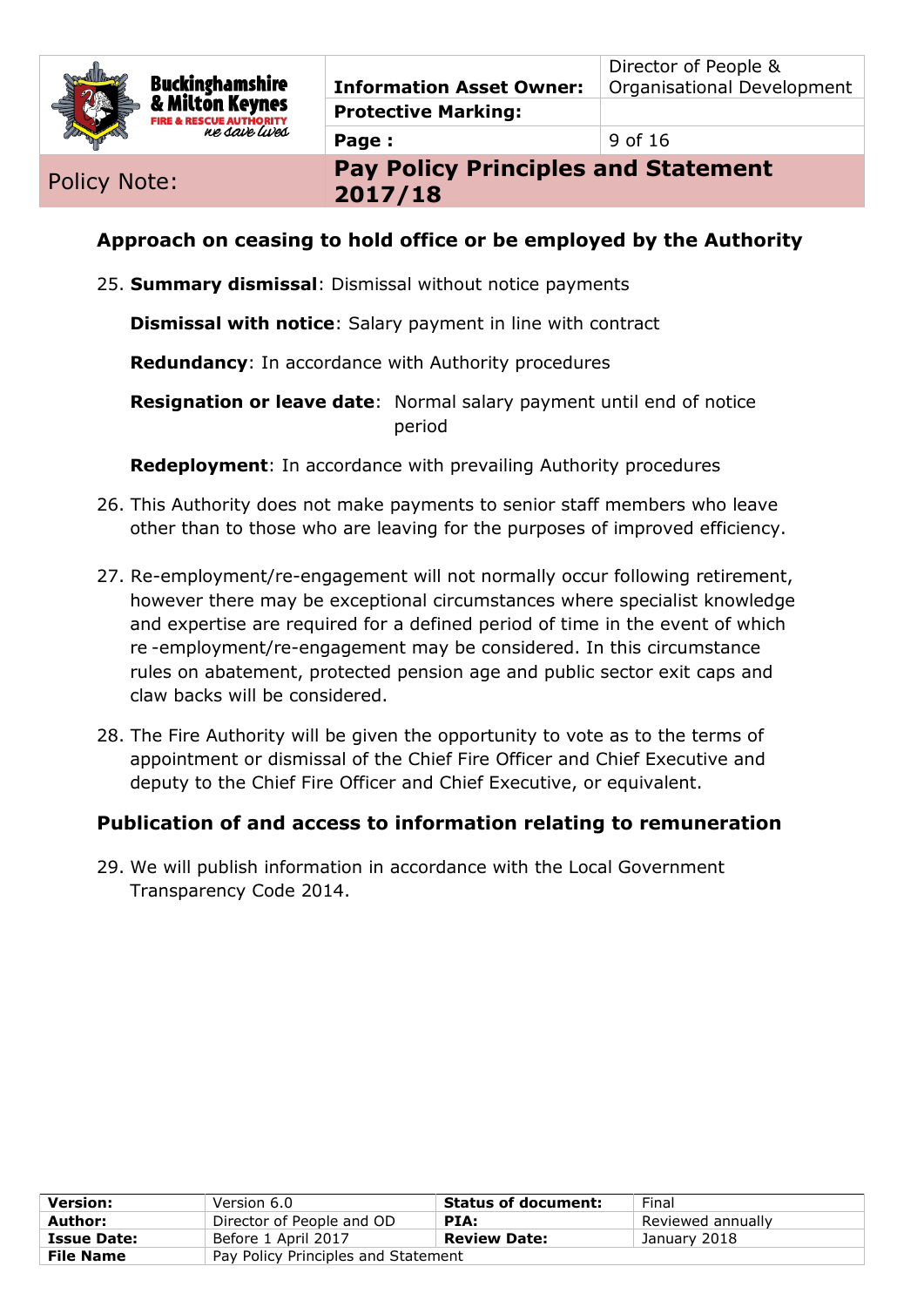

# **Buckinghamshire**<br>& Milton Keynes<br>FIRE & RESCUE AUTHORITY<br>*RE & RESCUE AUTHORITY*

### **Information Asset Owner: Protective Marking:**

Director of People & Organisational Development

**Page :**  $\begin{array}{|c|c|c|c|c|}\n\hline\n10 & \text{of} & 16 \\
\hline\n\end{array}$ 

# Policy Note: **Pay Policy Principles and Statement 2017/18**

#### **ANNEX A**

| FIREFIGHTING ROLES (Wholetime) PAY RATES effective 1 July 2016 |                               |                             |                      |  |
|----------------------------------------------------------------|-------------------------------|-----------------------------|----------------------|--|
|                                                                | <b>Basic annual</b><br>salary | <b>Basic hourly</b><br>rate | <b>Overtime rate</b> |  |
| <b>Firefighter</b>                                             |                               |                             |                      |  |
| <b>Trainee</b>                                                 | 22,237                        | 10.15                       | 15.23                |  |
| Development                                                    | 23,162                        | 10.58                       | 15.87                |  |
| Competent                                                      | 29,638                        | 13.53                       | 20.30                |  |
| <b>Crew Manager</b>                                            |                               |                             |                      |  |
| Development                                                    | 31,501                        | 14.38                       | 21.57                |  |
| Competent                                                      | 32,858                        | 15.00                       | 22.50                |  |
| <b>Watch Commander</b>                                         |                               |                             |                      |  |
| Development                                                    | 33,569                        | 15.33                       | 23.00                |  |
| Competent A                                                    | 34,502                        | 15.75                       | 23.63                |  |
| <b>Competent B</b>                                             | 36,745                        | 16.78                       | 25.17                |  |
| <b>Station Commander</b>                                       |                               |                             |                      |  |
| Development                                                    | 38,220                        | 17.45                       | 26.18                |  |
| Competent A                                                    | 39,367                        | 17.98                       | 26.97                |  |
| <b>Competent B</b>                                             | 42,154                        | 19.25                       | 28.88                |  |
| <b>Group Commander</b>                                         |                               |                             |                      |  |
| Development                                                    | 44,018                        | 20.10                       | Not Applicable       |  |
| Competent A                                                    | 45,338                        | 20.70                       |                      |  |
| <b>Competent B</b>                                             | 48,796                        | 22.28                       | $\mathbf{v}$         |  |
| <b>Area Manager</b>                                            |                               |                             |                      |  |
| Development                                                    | 51,677                        | 23.60                       | Not applicable       |  |
| Competent A                                                    | 53,226                        | 24.30                       | $\boldsymbol{u}$     |  |
| <b>Competent B</b>                                             | 56,685                        | 25.88                       | $\mathbf{v}$         |  |

| <b>Version:</b>    | Version 6.0                         | <b>Status of document:</b> | Final             |
|--------------------|-------------------------------------|----------------------------|-------------------|
| Author:            | Director of People and OD           | PIA:                       | Reviewed annually |
| <b>Issue Date:</b> | Before 1 April 2017                 | <b>Review Date:</b>        | January 2018      |
| <b>File Name</b>   | Pay Policy Principles and Statement |                            |                   |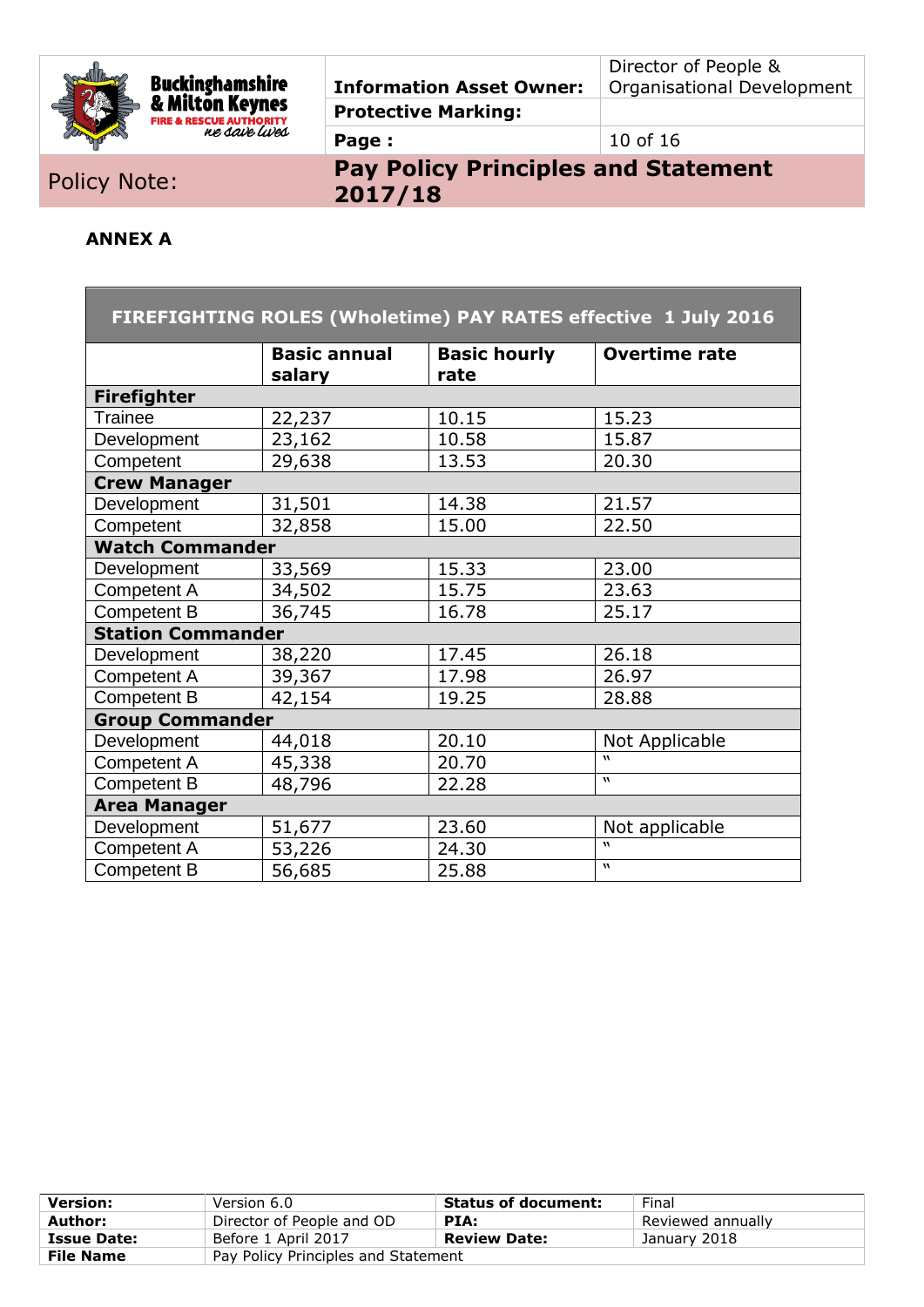

Director of People & Organisational Development

**Page :**  $11 \text{ of } 16$ 

Policy Note: **Pay Policy Principles and Statement 2017/18**

| FIREFIGHTING ROLES (On-call) PAY RATES effective 1 July 2016 |             |             |            |                |
|--------------------------------------------------------------|-------------|-------------|------------|----------------|
|                                                              | £ per annum | £ per annum | £ per hour | £ per occasion |
| Firefighter                                                  |             |             |            |                |
| <b>Trainee</b>                                               | 2,224       | 1,112       | 10.15      | 3.90           |
| Development                                                  | 2,316       | 1,158       | 10.58      | 3.90           |
| Competent                                                    | 2,964       | 1,482       | 13.53      | 3.90           |
| <b>Crew Manager</b>                                          |             |             |            |                |
| Development                                                  | 3,150       | 1,575       | 14.38      | 3.90           |
| Competent                                                    | 3,286       | 1,643       | 15.00      | 3.90           |
| <b>Watch Commander</b>                                       |             |             |            |                |
| Development                                                  | 3,357       | 1,678       | 15.33      | 3.90           |
| Competent A                                                  | 3,450       | 1,725       | 15.75      | 3.90           |
| Competent B                                                  | 3,675       | 1,837       | 16.78      | 3.90           |
| <b>Station Commander</b>                                     |             |             |            |                |
| Development                                                  | 3,822       | 1,911       | 17.45      | 3.90           |
| Competent A                                                  | 3,937       | 1,968       | 17.98      | 3.90           |
| Competent B                                                  | 4,215       | 2,108       | 19.25      | 3.90           |
| <b>Group Commander</b>                                       |             |             |            |                |
| Development                                                  | 4,402       | 2,201       | 20.10      | 3.90           |
| Competent A                                                  | 4,534       | 2,267       | 20.70      | 3.90           |
| Competent B                                                  | 4,880       | 2,440       | 22.28      | 3.90           |
| <b>Area Manager</b>                                          |             |             |            |                |
| Development                                                  | 5,168       | 2,584       | 23.60      | 3.90           |
| Competent A                                                  | 5,323       | 2,661       | 24.30      | 3.90           |
| Competent B                                                  | 5,669       | 2,834       | 25.88      | 3.90           |

Column 1 shows the full annual retainer

Column 2 shows the retainer for employees on the day crewing duty system

Column 3 shows the hourly rate for work undertaken

Column 4 shows the disturbance payment per call-out

| <b>Version:</b>    | Version 6.0                         | <b>Status of document:</b> | Final             |
|--------------------|-------------------------------------|----------------------------|-------------------|
| Author:            | Director of People and OD           | PIA:                       | Reviewed annually |
| <b>Issue Date:</b> | Before 1 April 2017                 | <b>Review Date:</b>        | January 2018      |
| <b>File Name</b>   | Pay Policy Principles and Statement |                            |                   |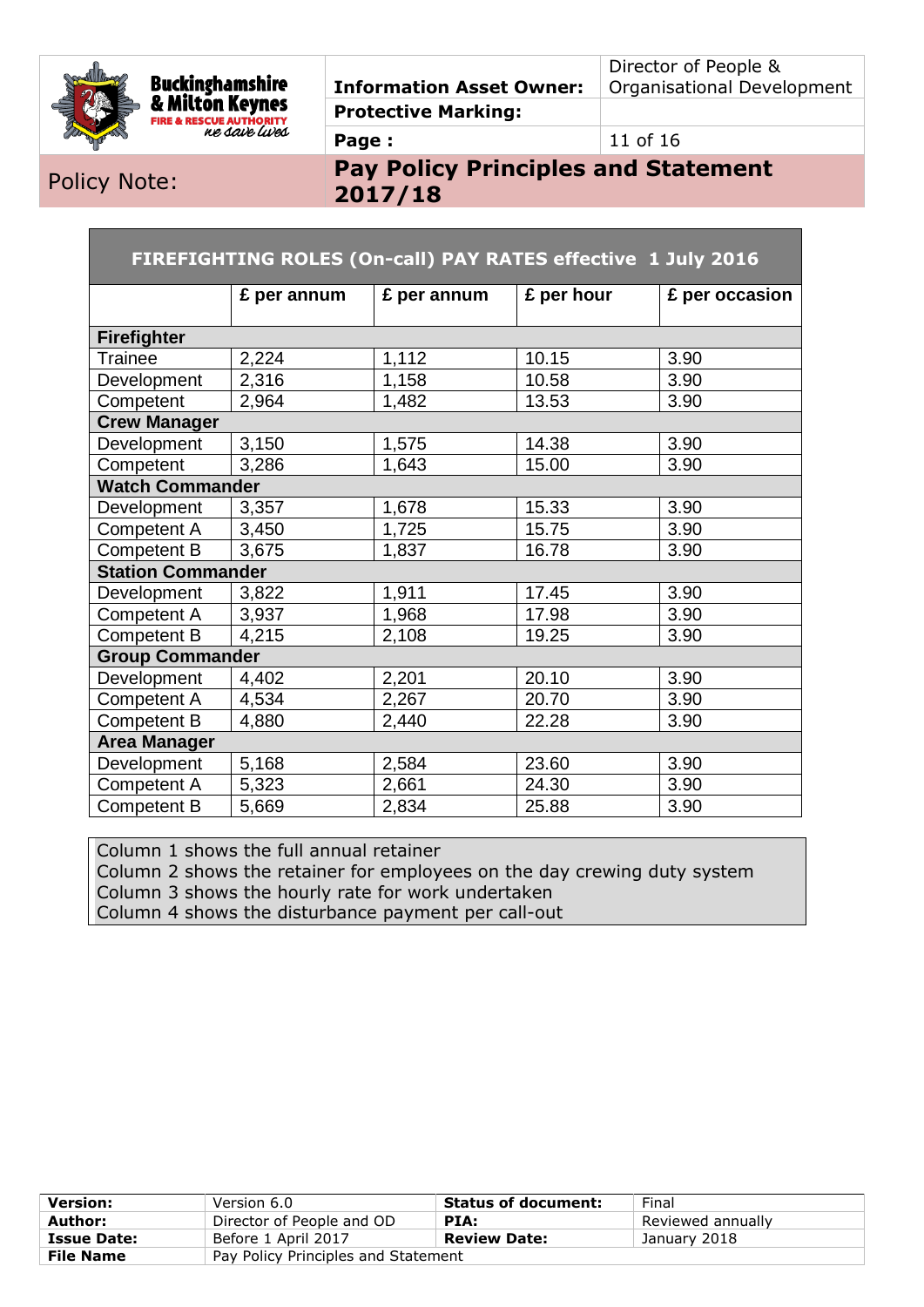

#### **Information Asset Owner: Protective Marking:**

Director of People & Organisational Development

**Page :**  $\begin{array}{ccc} 12 & 0 & 16 \end{array}$ 

Policy Note:<br> **Pay Policy Principles and Statement 2017/18**

#### **ANNEX B**

| <b>Support Services Staff pay scales effective 1 July 2016</b> |                    |                                                                 |                                |  |
|----------------------------------------------------------------|--------------------|-----------------------------------------------------------------|--------------------------------|--|
| Pay<br><b>Scale</b>                                            | <b>Money Value</b> | <b>Pay Point Descriptor</b>                                     | <b>Responsibility</b><br>level |  |
| A<br>(NMW)                                                     | £12,962            | National Minimum Wage (statutory<br>rate reviewed October 2016) | 6                              |  |
| A (NLW)                                                        | £14,469.68         | National Living Wage (Statutory<br>rate reviewed April 2017)    |                                |  |
|                                                                | £16,380.18         | Development                                                     |                                |  |
| B                                                              | £16,789.23         | Competent                                                       | $\overline{7}$                 |  |
|                                                                | £17,628.54         | Development                                                     |                                |  |
| C                                                              | £18,392.10         | Competent                                                       | 8                              |  |
|                                                                | £19,188.99         | Exempt                                                          |                                |  |
|                                                                | £19,495.02         | Development                                                     | 9                              |  |
| D                                                              | £19,982.85         | Competent                                                       |                                |  |
|                                                                | £20,822.16         | Development                                                     | 10                             |  |
| E                                                              | £21,204.95         | Competent                                                       |                                |  |
|                                                                | £21,589.76         | Exempt                                                          |                                |  |
|                                                                | £22,744.19         | Development                                                     |                                |  |
| F                                                              | £23,255.25         | Competent                                                       | 11                             |  |
|                                                                | £23,766.31         | Exempt                                                          |                                |  |
|                                                                | £24,943.97         | Development                                                     |                                |  |
| G                                                              | £25,303.53         | Competent                                                       | 12                             |  |
|                                                                | £25,805.50         | Exempt                                                          |                                |  |
|                                                                | £27,248.79         | Development                                                     |                                |  |
|                                                                | £27,739.65         | Competent                                                       |                                |  |
| H                                                              | £28,485.03         | Competent +                                                     | 13                             |  |
|                                                                | £28,395.14         | Exempt                                                          |                                |  |
|                                                                | £31,043.36         | Development                                                     |                                |  |
| $\rm I$                                                        | £31,891.76         | Competent                                                       | 14                             |  |
|                                                                | £32,749.25         | Exempt                                                          |                                |  |
|                                                                | £33,803.69         | Development                                                     |                                |  |
| J                                                              | £34,649.06         | Competent                                                       | 15                             |  |

| <b>Version:</b>    | Version 6.0                         | <b>Status of document:</b> | Final             |
|--------------------|-------------------------------------|----------------------------|-------------------|
| Author:            | Director of People and OD           | PIA:                       | Reviewed annually |
| <b>Issue Date:</b> | Before 1 April 2017                 | <b>Review Date:</b>        | January 2018      |
| <b>File Name</b>   | Pay Policy Principles and Statement |                            |                   |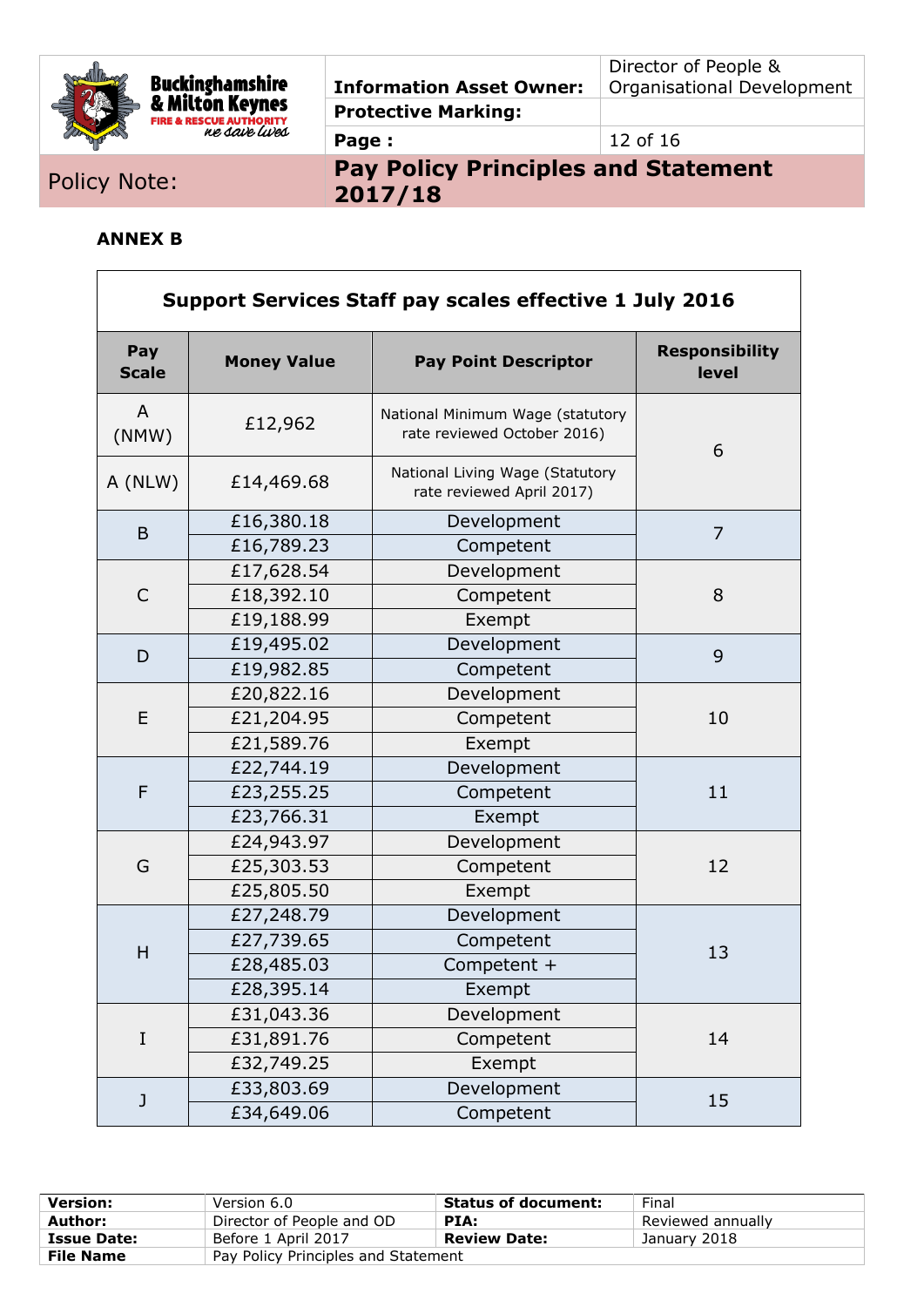|  |                                      |                                 | Director of People &       |
|--|--------------------------------------|---------------------------------|----------------------------|
|  | Buckinghamshire<br>& Milton Keynes – | <b>Information Asset Owner:</b> | Organisational Development |
|  | <b>FIRE &amp; RESCUE AUTHORITY</b>   | <b>Protective Marking:</b>      |                            |
|  | ne save lives                        | Page:                           | 13 of 16                   |

### Policy Note: **Pay Policy Principles and Statement 2017/18**

|              | £38,408.28 | Development |    |
|--------------|------------|-------------|----|
| K            | £39,379.90 | Competent   | 16 |
|              | £40,505.04 | Exempt      |    |
|              | £41,742.29 | Development | 17 |
|              | £42,785.62 | Competent   |    |
|              | £45,277.29 | Development |    |
| M            | £46,523.63 | Competent   | 18 |
|              | £47,761.89 | Exempt      |    |
|              | £55,527.78 | Development |    |
| $\mathsf{N}$ | £56,911.48 | Competent   | 19 |
|              | £58,448.70 | Exempt      |    |
| $\Omega$     | £60,326.29 | Development | 20 |
|              | £61,834.22 | Competent   |    |

| <b>Fleet Management</b>    | <b>Money Value</b> | <b>Pay Point</b>  |
|----------------------------|--------------------|-------------------|
|                            |                    | <b>Descriptor</b> |
|                            | £24,277.37         | VT Point 1        |
|                            | £24,796.51         | VT Point 2        |
| <b>Vehicle Technicians</b> | £25,308.58         | VT Point 3        |
|                            | £25,806.51         | VT Point 4        |
|                            | £26,286.26         | VT Point 5        |
|                            | £26,762.98         | VT Point 6        |
|                            | £27,247.78         | SU Point 7        |
| Supervisors                | £27,743.69         | SU Point 8        |
|                            | £28,400.19         | SU Point 9        |
|                            | £29,065.78         | FM Point 10       |
|                            | £29,730.36         | FM Point 11       |
| Fleet Management           | £30,390.90         | FM Point 12       |
|                            | £31,044.37         | FM Point 13       |
|                            | £31,891.76         | FM Point 14       |
|                            | £32,749.25         | FM Point 15       |

| <b>Version:</b>                                         | Version 6.0               | <b>Status of document:</b> | Final             |
|---------------------------------------------------------|---------------------------|----------------------------|-------------------|
| Author:                                                 | Director of People and OD | PIA:                       | Reviewed annually |
| <b>Issue Date:</b>                                      | Before 1 April 2017       | <b>Review Date:</b>        | January 2018      |
| <b>File Name</b><br>Pay Policy Principles and Statement |                           |                            |                   |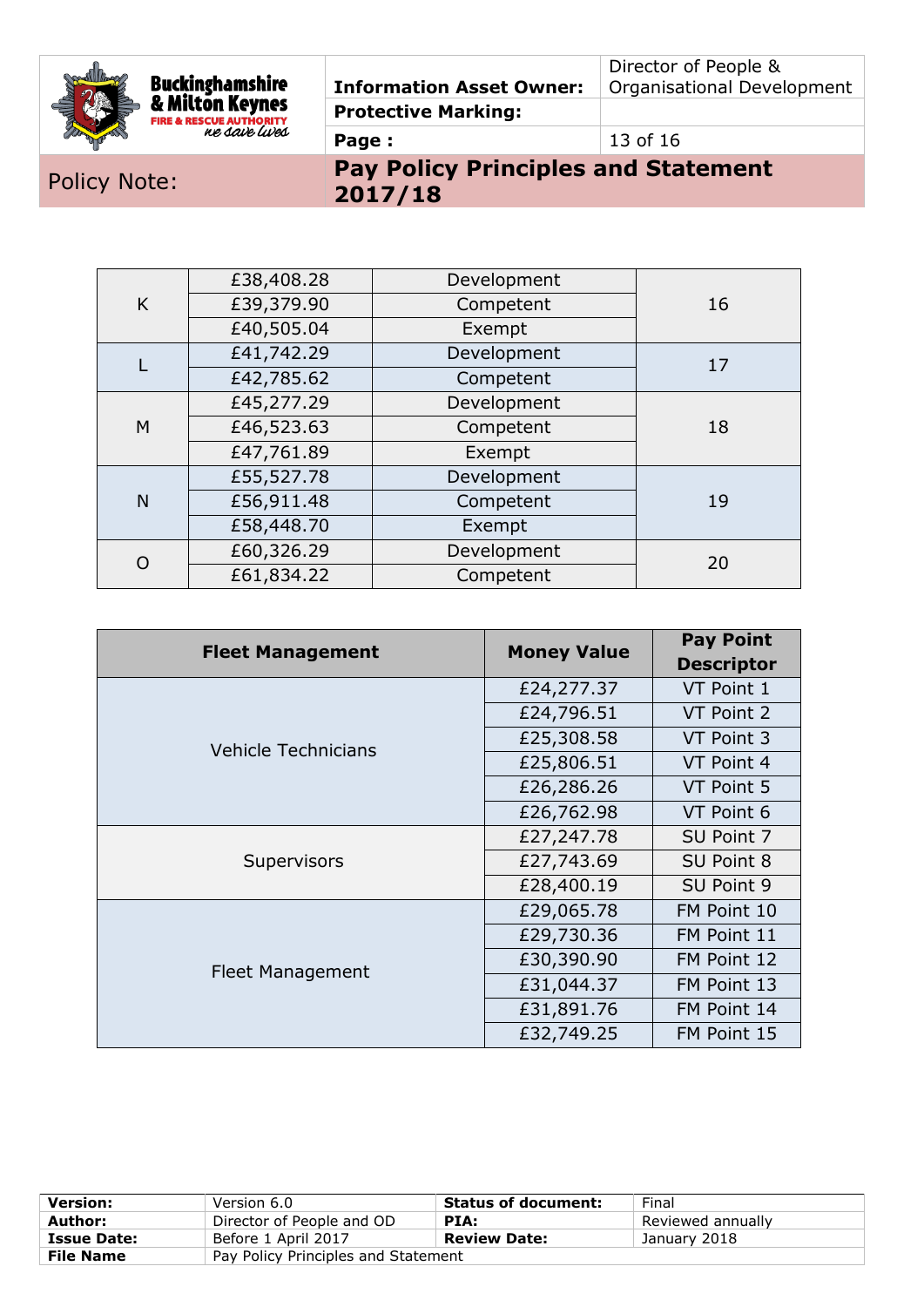

Director of People & Organisational Development

**Page :**  $\begin{array}{ccc} 14 & 6 & 16 \\ \end{array}$ 

Policy Note: **Pay Policy Principles and Statement 2017/18**

#### **ANNEX C**

#### **EMPLOYEE BONUS PAYMENT SETTING SCHEME AND PROCESS**

#### **Introduction**

The purpose of this document is to set out in outline the principles and process for determining whether or not employees will receive bonus payments and if so, sets out the process to determine the allocation of such payments. Bonus payments will be one-off and paid only to reflect excellent performance; that is performance, which exceeds the standards and targets agreed with the employee during their annual appraisal process and prior to the start of the financial year, for which any performance scheme is introduced.

#### **Eligibility**

Eligibility would be specified as part of any scheme rules on an annual basis.

#### **Key Principles**

The following key principles underpin any bonus and/or performance related reward schemes:

- The Scheme is entirely discretionary and forms no part of the contract of employment.
- The Scheme sits in the context of the Authority's overall strategic and performance management processes, therefore targets and objectives included in any scheme will align with the Corporate and Public Safety Plan objectives, via the "golden thread" process.
- Payments will only be made where the employee's contribution not only reflects excellence but also clearly assists with achieving the Authority's strategic objectives.
- It is intended to reward those who can demonstrate sustained, outstanding achievement or excellence in their role.
- It is intended to recognise and reward, not only the exceeding of targets and standards, but also the acquisition of the necessary competencies and deployment of behaviours that reinforce the Authority's values and norms.
- The amount of money available to be paid in bonus payments to employees under the scheme will be determined as part of the annual budgeting process and any scheme will be self-funding.
- All eligible candidates invited to participate in any scheme must have an agreed appraisal, including core and stretching objectives in advance of the bonus scheme year.

| <b>Version:</b>    | Version 6.0                         | <b>Status of document:</b> | Final             |
|--------------------|-------------------------------------|----------------------------|-------------------|
| Author:            | Director of People and OD           | PIA:                       | Reviewed annually |
| <b>Issue Date:</b> | Before 1 April 2017                 | <b>Review Date:</b>        | January 2018      |
| <b>File Name</b>   | Pay Policy Principles and Statement |                            |                   |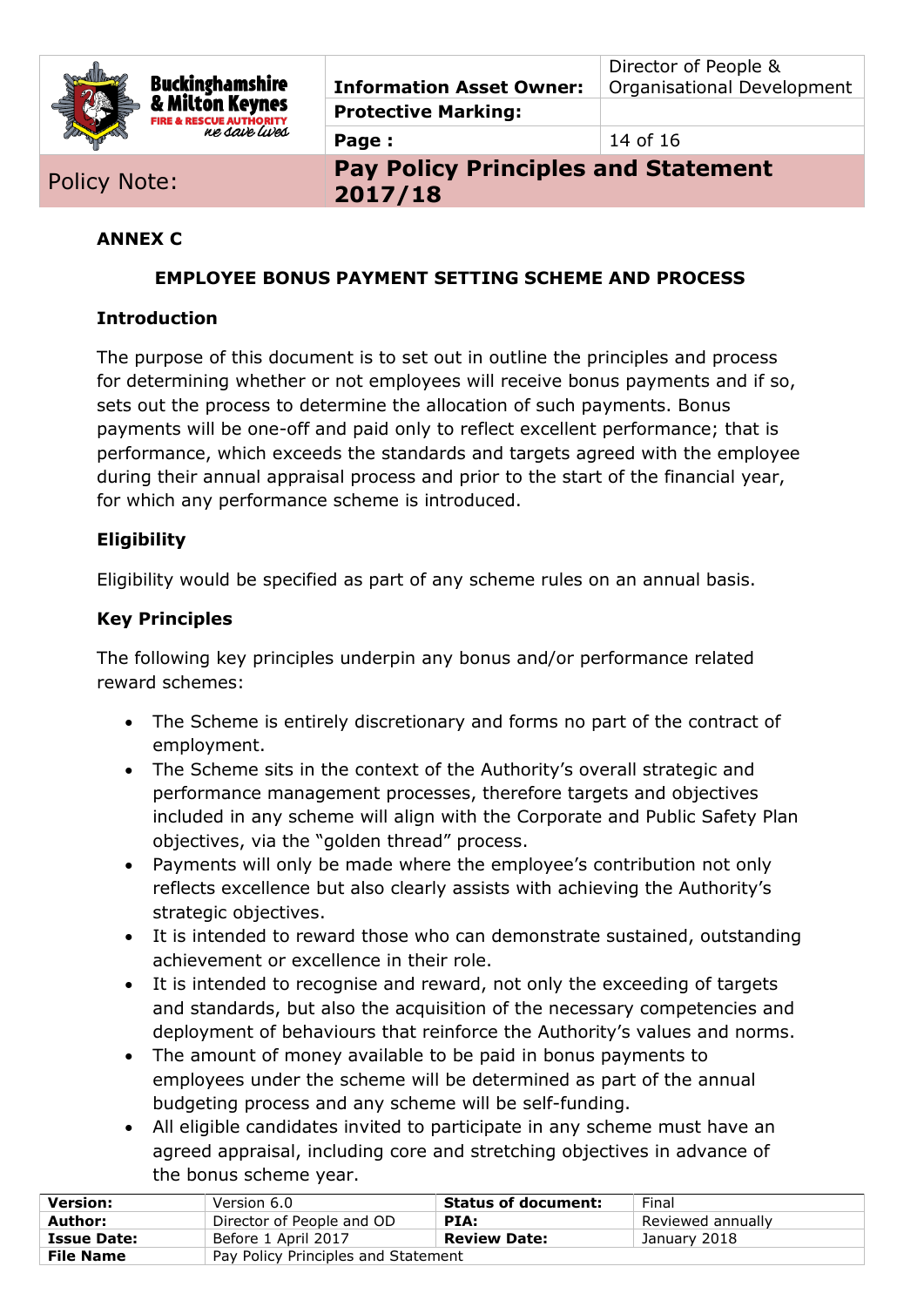

**Page :** 15 of 16

Policy Note: **Pay Policy Principles and Statement 2017/18**

- Recommendations for payments under the scheme will be made by the employee's line manager following the annual appraisal round to the appropriate Director.
- Recommendations will be reviewed by a Moderating Panel consisting of:
	- o The Chief Operating Officer/DCFO
	- o The Director of People and Organisational Development
	- o The Director of Finance and Assets
	- o The Director of Legal and Governance
- The Moderating Panel may choose to appoint an independent advisor to assist with the process of ensuring that proposed awards are based on the exercise of consistent judgement in both the setting of targets and standards and the assessment of achievement against these.
- Payments under the Scheme will be authorised by the Chief Fire Officer/Chief Executive on recommendation of the Moderation Panel.
- Employees will only be informed of approved awards and not as to whether or not a recommendation was made.
- There will be no appeal against recommendations or final decisions.
- The Executive Committee will receive an annual report summarising the awards, if any, that have been made.
- Eligibility criteria will be approved by SMB on an annual basis. This may include decisions not to run a bonus scheme or to extend to other workgroups.
- Decisions will comply with the requirements of the Authority's Pay Policy, which is reviewed and approved annually.
- If and when an annual bonus scheme is agreed, specific detailed rules will be developed in advance of the scheme year; for example, new staff who become eligible in year, long term absence etc.
- Any payments will be subject to statutory deductions.

| Version:           | Version 6.0                         | <b>Status of document:</b> | Final             |
|--------------------|-------------------------------------|----------------------------|-------------------|
| Author:            | Director of People and OD           | PIA:                       | Reviewed annually |
| <b>Issue Date:</b> | Before 1 April 2017                 | <b>Review Date:</b>        | January 2018      |
| <b>File Name</b>   | Pay Policy Principles and Statement |                            |                   |